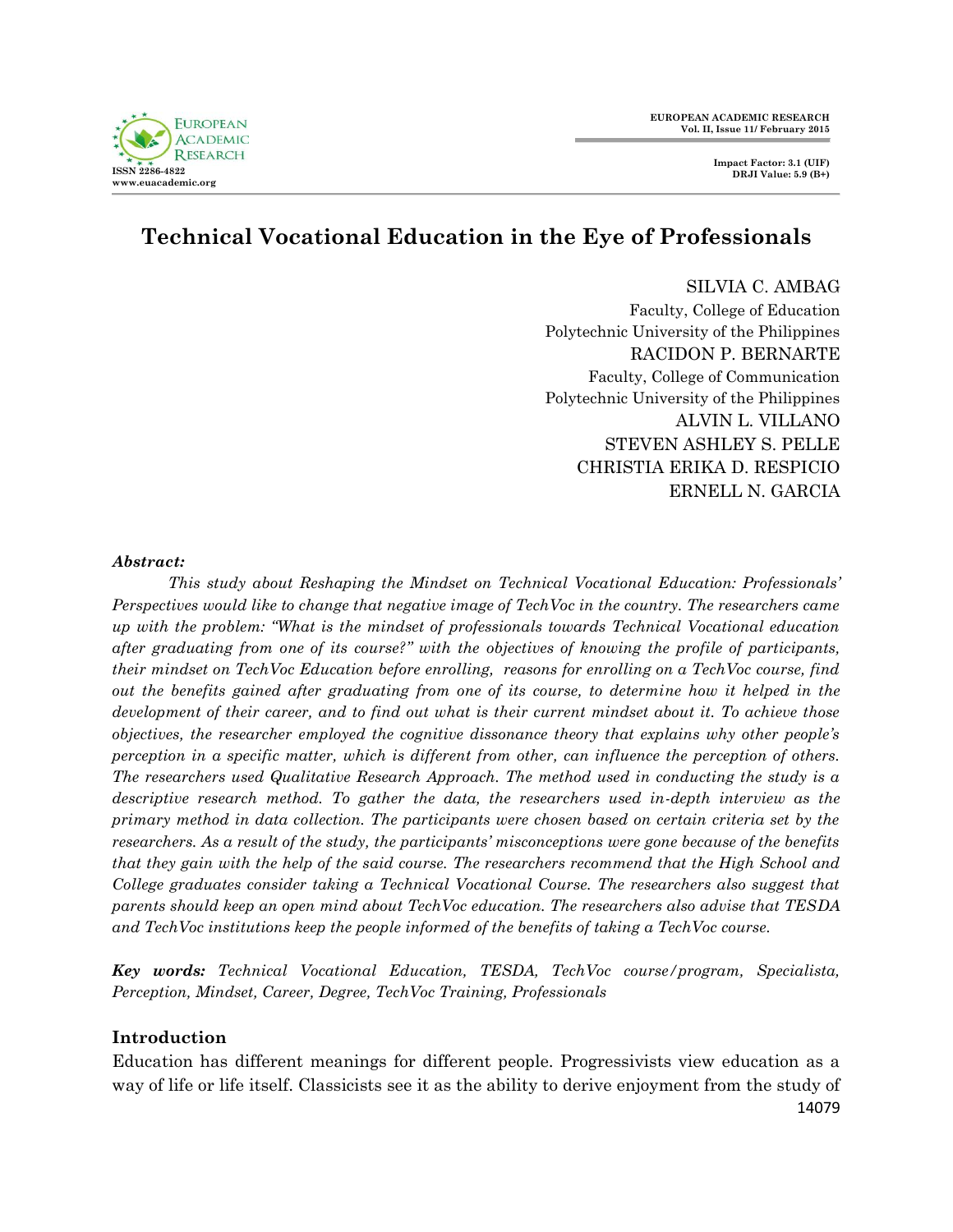the writings of poets, writers, philosophers, etc. To the culturists, it is one"s ability to enjoy and appreciate the arts and culture. To Alfred North Whitehead, a noted realist, education is the acquisition of the art on the utilization of knowledge. To him knowledge that cannot be used is dead knowledge.

Every child in the world has the right to have a proper education. According to this statement, the parents are required to impose the proper action of educating their child by sending him to school so that they can achieve the proper way of attaining education.

Because of the reason that not anyone could afford to go through proper schooling, students in our country may rather stop attending to school that may result to unemployment, which is one of the main problem that is being faced by the government in the Philippines.

Due to the unemployment issue in the Philippines, graduates of four years and above degree bachelor courses are having a hard time looking for a job that will suit the course they"ve finished. The technical vocational education is an option to solve the unemployment issue. Vocational education, prepares individuals for trades and skills development at diverse levels, from a technician, bookkeeping, nursing, architecture, law and many more. Crafting skills are commonly dependent on manual or practical activities, related to a particular trade, profession, or vocation. It is often referred by students as technical education because it helps them develop expertise in a particular set of procedures.

Technical vocational education is an option to resolve the unemployment issues in the Philippines. Through specific training in a particular field, the training span can be minimized and prepares the enrollee into a well-trained "specialista" in a certain area of work or field. The formal TechVoc education begins in high school, with a two-year curriculum, which allows students access to tertiary vocational education. While non-formal TechVoc education is given by institutions usually accredited and approved by the Technical Education and Skills Development Authority (TESDA). Those institutions may be operated by the government, mostly by provincial government or by a private company/organization. They offer programs that could last from a couple of weeks to a twoyear diploma course. Programs can be technology courses like automotive, computer and electronic technology. It can also be service courses such as caregiver, nursing, hotel and restaurant management. It also offers trades courses such as electrician, plumber, welder, diesel mechanic, and heavy vehicle operator. After graduating from one of the said courses, students may take an examination from TESDA to obtain the relevant certificate or diploma (Technical Education and Skills Development Authority, 2006). People under a technical vocational course program become more competent and suitable for the job they are aiming. Graduates from technical vocational courses can find a job, which is appropriate for their skills, easily. According to Director General Villanueva, out of the 1.5 million graduates, more than 900,000 individuals took the assessment. Of these, only 803,350 were certified in their respective technical skill. He also said that TVET could offer the highest chance in attaining a stable career and the resolve the recurring issue of rising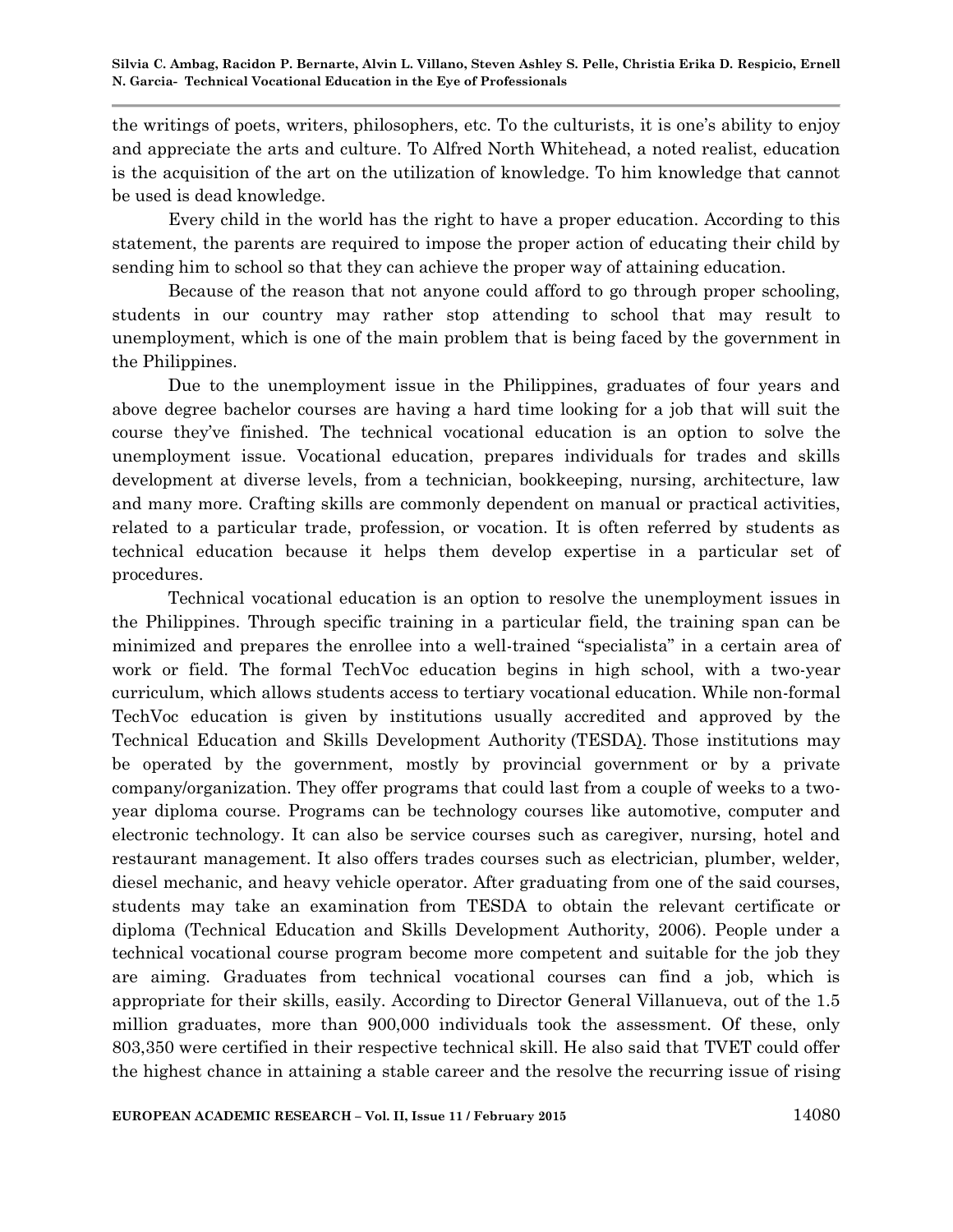unemployment. (monitor.icef.com). In the Philippines, the technical vocational education offers an effective strategy to address the constant issue of poverty. It aims to deliver the greatest development of an individual equipped with technical-vocational and academic proficiencies, proper work ethics and desirable values that will enable the person to be economically-stabilized, be responsible, law-abiding, productive and competitive in the world of labor (monitor.icef.com).

But due to the current image and different perception of people on vocational education, the remedy for the unemployment issue in the Philippines, gain less attention and they tend to disregard the benefits of being a graduate of it. The Philippine Statistics Authority (PSA) said that the rate of unemployment in the Philippines climbed to 7.5% in January from 7.1% a year ago. The most recent unemployment rate implies that 2.969 million Filipinos were unemployed from which the greater part of them coming from the citizens who are 15-24 years old; followed by those who are 25-34 years old. These data came from the January 2014 Labor Force Survey (LFS).

Perception in technical vocational education varies in different people and those perceptions can affect the current image and status of technical vocational education. The society has a misconception that TechVoc education is meant for the dropouts, unintelligent and under-achievers. (Amoor, 2009)

With the reason that even professionals, graduates of four years (and above) degree courses, are enrolling into different TechVoc program and courses, the image of vocational education may be uplifted. This could also change the negative ideas and misconceptions on technical vocational education in the Philippines. Numerous achievements of technical vocational course graduates are being revealed by different media such as newspapers, magazines and TV news flaunting the beneficial aspect of technical vocational education. This study, "**Reshaping the Mindset on Technical Vocational Education: Professionals' Perspectives**", will show the image and benefits of being a TechVoc graduate through a meticulous approach on professionals who experienced the program and training processes of a TechVoc course. The mindset of professionals after taking the TechVoc program could influence the other mindset of others who are still hesitant in taking a vocational course. Through the study, the researchers would like to establish a more righteous image of vocational education.

The study limits its coverage on the present mindset of professionals who are graduate of four years (and above) bachelor or degree courses. The respondents must also be a graduate of a technical vocational course in any program in a TechVoc institution accredited by TESDA. The study focuses on identifying the different perceptions of professionals after graduating from a TechVoc course. It also focuses on the benefits gained from taking a vocational course.

The significance of the study is that, this research will provide an additional option for people who are in need of employment, skills, and knowledge. The study will present the concepts, ideas, benefits and the different development that Technical Vocational Education can bring on their table. Unemployment issue in the Philippines is really on the surface of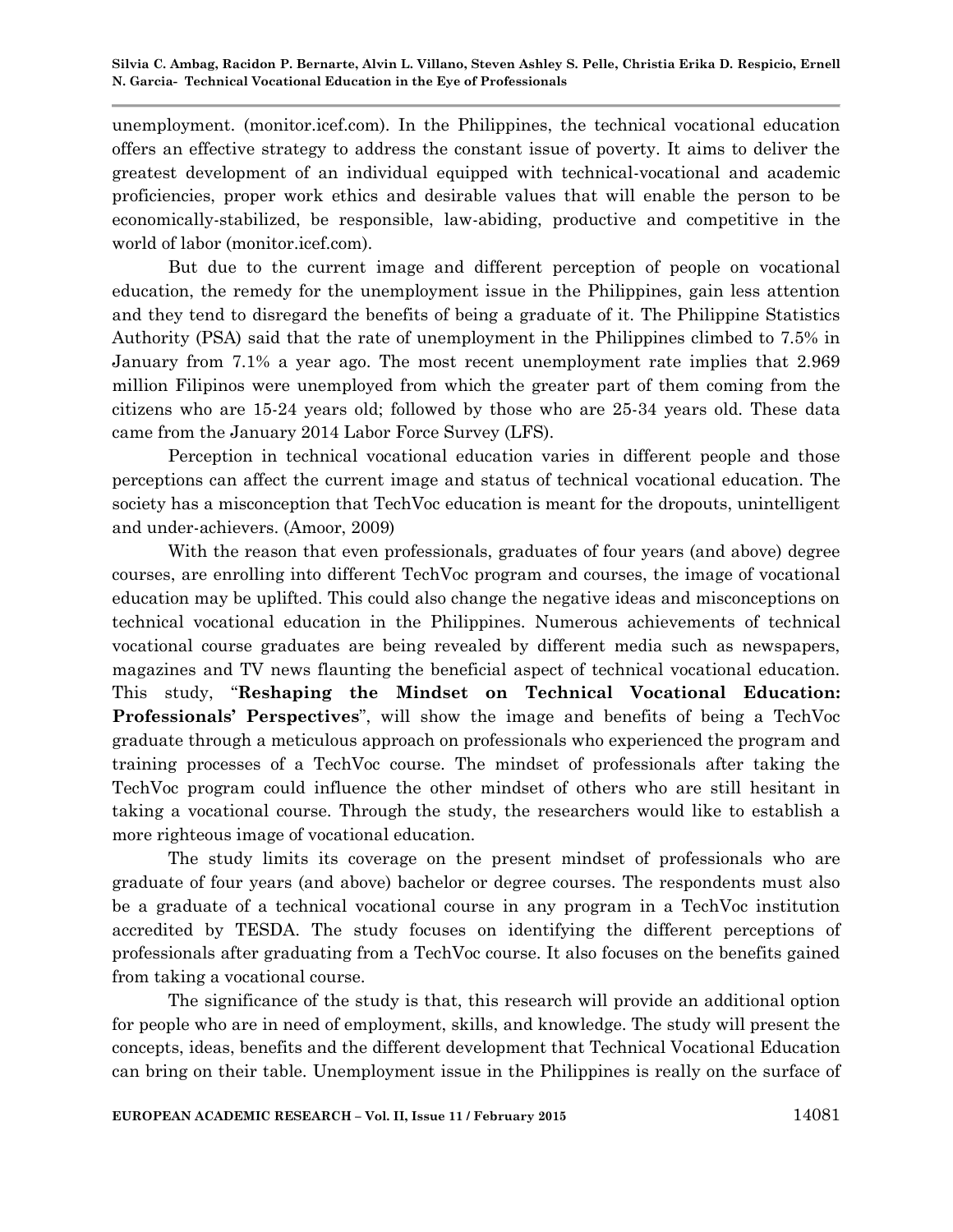the society. The effects and implication of the problem mirror the current status of the people, education and economy and even on the government of the Philippines. The unemployment rate is increasing, and even the educational attainment and development of people are affected. Thus, this study would like to change the negativity of the image on Technical Vocational education and establish a better mindset to different people who are in need of job and education.

### **Methods**

The researchers used Qualitative approach because it attempts to develop an understanding of the different mindset of professionals regarding TechVoc education. In addition to that, the data needed were mainly generated from interviews that are nonnumerical in nature.

The researchers utilized Case study as the basis for the design of the study. Through this method, the researchers understood the factors that affect the professionals" perspective on Technical Vocational Education.

To gather data, the researchers utilized In-depth Interview as the primary method in data collection. With that, the researchers were able to identify the reasons why the participants enrolled to a Technical Vocational course even though they are a college graduate.

The participants were identified through Purposive Sampling Technique. The following criteria helped in the selection of the participants:

- 1. The participants must be a graduate of a four years bachelor course or higher.
- 2. The participants must be a graduate of a technical vocational course.
- 3. The participants should have come from a TESDA accredited technical vocational training center/institute.
- 4. The participants should have gained benefits and career opportunities after graduating from a technical vocational course.
- 5. The participants should have adequate knowledge on technical vocational education, concepts and training system.

The researchers used Interview Guide as the research technique in conducting the study. The researchers also used electronic devices such as audio recorder and a video recorder during the duration of the data gathering in order to systematically and conveniently record and document the responses of the informants.

#### **Results and discussion**

According to Director General Villanueva, out of the 1.5 million graduates, more than 900,000 individuals took the assessment. Of these, only 803,350 were certified in their respective technical skill. He also said that TVET could offer the highest chance of attaining a stable career and the resolve for the recurring issue of rising unemployment.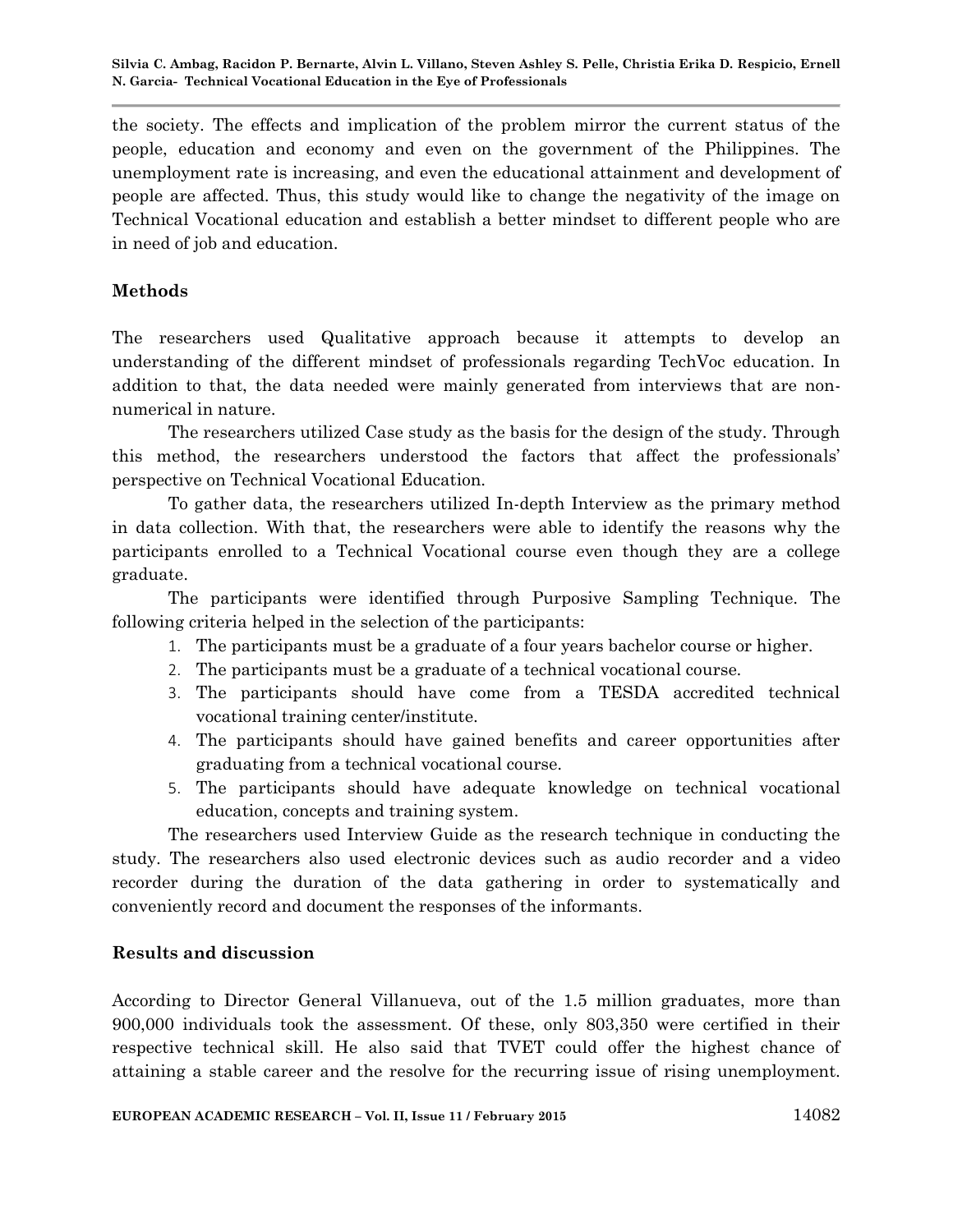(monitor.icef.com/). In the Philippines, the technical vocational education offers an effective strategy to address the constant issue of poverty. It aims to deliver the greatest development of an individual equipped with technical-vocational and academic proficiencies, proper work ethics and desirable values that will enable the person to be economically-stabilized, be responsible, law-abiding, productive and competitive in the world of labor (monitor.icef.com).

The reaction of vocational education goes immediately to the youth unemployment rate. TESDA has been actively promoting its schools and learning centers as the practical option for high school students. TESDA Director General Joel Villanueva said "I know that the idea of a college or university education is always appealing, but TechVoc is more affordable, hands-on, and a path to a good job is shorter." He is telling everyone the advantages of choosing TechVoc rather than choosing college or university education.

#### **Initial Mindset towards Technical Vocational Education**

Vocational Education may develop conceptions or misconceptions in the minds of the people but holds one fact crystal clear that vocational education enables students to adapt into the career of their choice in such a way that they inculcates all their expertise in the particular field so that no one can question their capabilities. (Nayal, 2010).

| <b>THEMES</b>                                     | STATEMENT(S)                                               |
|---------------------------------------------------|------------------------------------------------------------|
| <b>NEGATIVE</b>                                   |                                                            |
| Lack of Understanding on Technical Vocational     | "When I graduated from highschool, technical vocational    |
| Education                                         | education gain less attention."                            |
|                                                   |                                                            |
|                                                   | "Before, TechVoch is not in demand. You are expected to    |
|                                                   | take a 4-year course."                                     |
| Lack of Facilities and Training Programs          | "Before, they lack in facilities and equipment.            |
|                                                   | During that time there were only a few vocational          |
|                                                   | schools that offer TechVoc courses especially here in      |
|                                                   | Mandaluyong."                                              |
| Education for the Poor and Less Fortunate         | "I thought TechVoc courses are for less fortunate          |
|                                                   | people."                                                   |
|                                                   |                                                            |
|                                                   | "The first thing that came to my mind is welding hard      |
|                                                   | labor."                                                    |
| <b>POSITIVE</b>                                   |                                                            |
| Technical Vocation Will Give Additional Knowledge | "My idea is that yes it could help me gain                 |
| and Skills                                        | supplementary knowledge to what course I might take.       |
|                                                   | At the same time I could find a suitable job for it."      |
|                                                   |                                                            |
|                                                   | "I have a positive mindset before I enroll. I believe that |
|                                                   | it is better to have skills. So that when you're old and   |
|                                                   | retired already, you can build a salon for example. It is  |

**Table (1) informants mindset before enrolling in technical vocational school**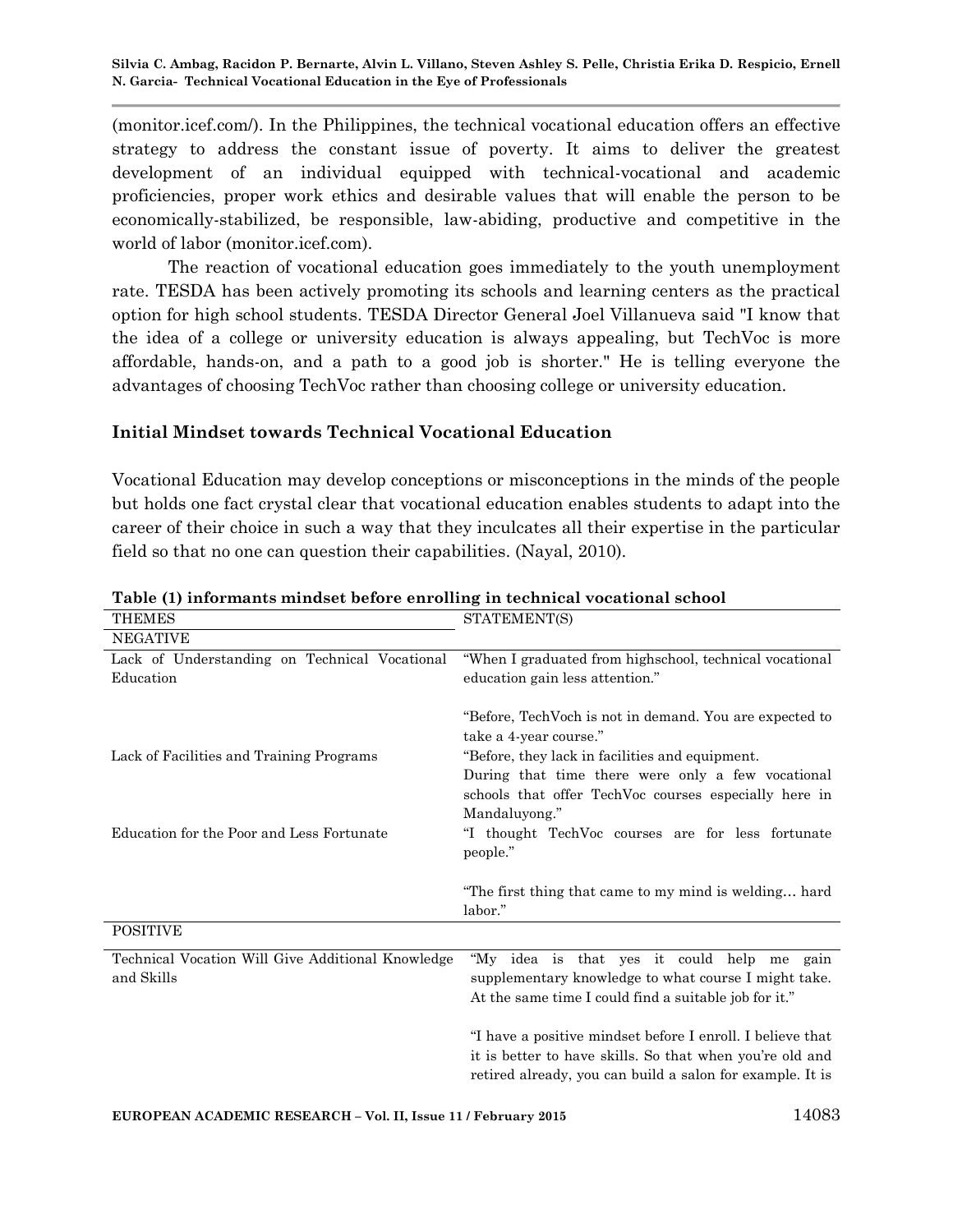| TechVoc Will Give Local and Overseas Job Access | a nice thing to have knowledge on the business you<br>want to pursue."<br>"Positive because it's maritime based. The scope is very<br>wide because you not only use it land based but also<br>overseas." |
|-------------------------------------------------|----------------------------------------------------------------------------------------------------------------------------------------------------------------------------------------------------------|
|                                                 | "In our place, it's only a vocational course. All of the<br>takers of TechVoc course that majors on refrigeration<br>and aircon technician are getting hired."                                           |

Participants of the study have a different mindset towards Technical Vocational Education. But most of them have negative a mindset; it is because of the influence that they get from their family, friends and especially the image of Technical Vocational Education possesses that time.One of these mindsets is that TechVoc is only for people who are less fortunate and that graduating from a 4-year course is better rather than graduating from a TechVoc education. The participants believed that they should pursue Bachelor"s Degree Courses because it can give them a better job and a better life; that's why they didn't enroll to a TechVoc institute in the first place. Another finding is that before they thought of enrolling in a TechVoc course, they lack the proper understanding. The public knew only a limited amount of information regarding Technical Vocational Education. Another image that the informants think before enrolling to a TechVoc course is that it lacks facilities to give proper training.On the positive side, some of the participants said that TechVoc education provides you with a wide range of options for a career or skill training that you want to acquire and that these skills can be used if you have difficulty in finding a job or if you retired and you still desire to earn a living.

#### **Reasons for Pursuing Technical Vocational Education**

It is only natural for high school graduates to ponder about their future. Entering the workforce or continuing the education path are the primary options available for them. Those who finished college may also be looking for a change or a chance to learn something new. Though there are many other personal reasons why a person might pursue a new course, there are also a number of common reasons why people seek out higher degree programs.

| Table (2) Feason of the hilorinant in embling to a technical vocational school |                                                                                                             |
|--------------------------------------------------------------------------------|-------------------------------------------------------------------------------------------------------------|
| THEMES                                                                         | STATEMENT(S)                                                                                                |
|                                                                                | "It's a job requirement for those to who want to aim                                                        |
|                                                                                | high or to achieve something in life, before most of                                                        |
|                                                                                | them go abroad and they need to take technical                                                              |
|                                                                                | courses at the same time."                                                                                  |
| Employment                                                                     |                                                                                                             |
|                                                                                | "Actually I wanted to work on a ship, because most of<br>my friends are working on a cruise liner. You were |
|                                                                                | being persuaded to attend a maritime school."                                                               |
|                                                                                |                                                                                                             |

**Table (2) reason of the informant in enrolling to a technical vocational school**

**EUROPEAN ACADEMIC RESEARCH – Vol. II, Issue 11 / February 2015** 14084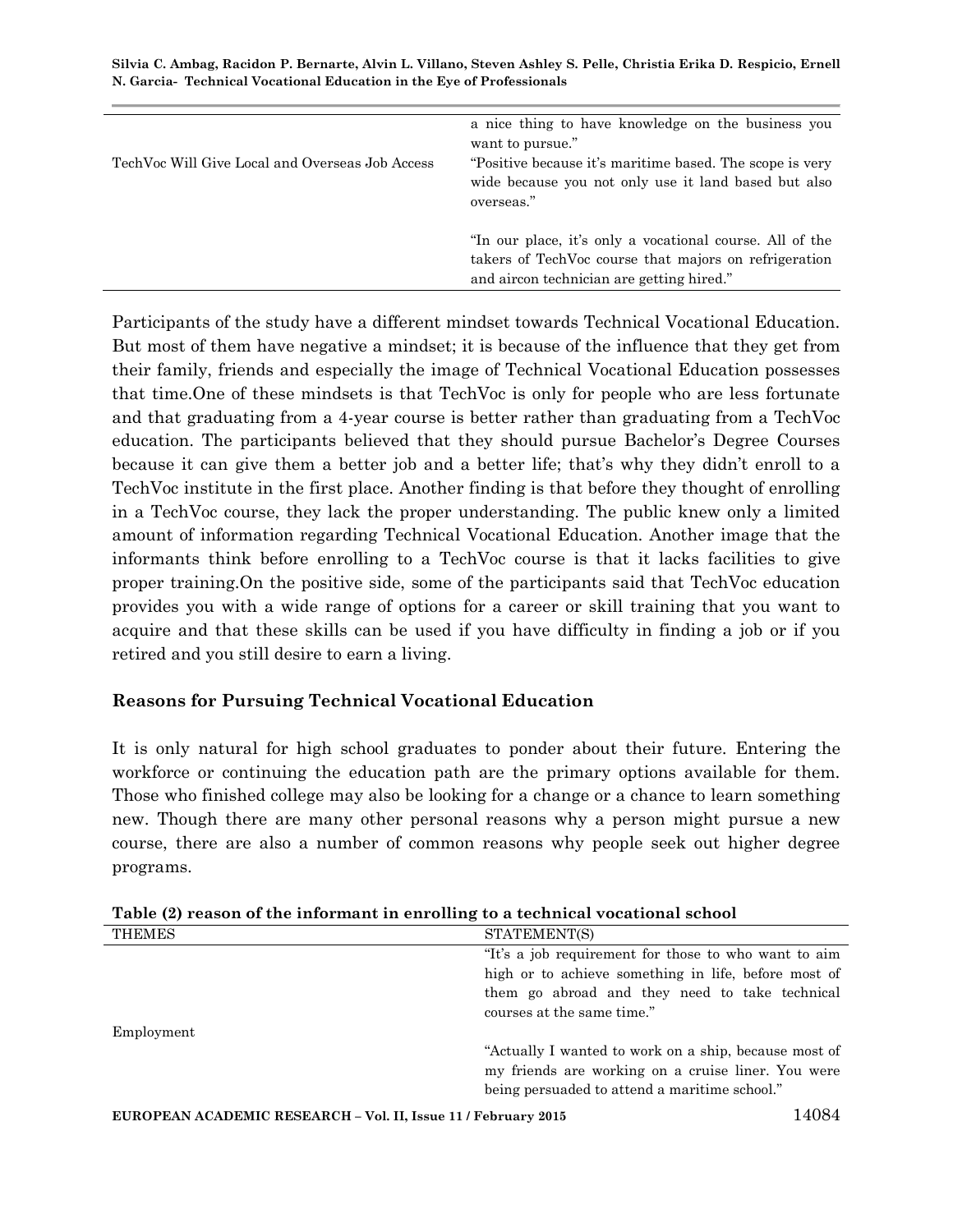| Additional Knowledge and Skills | "After I had graduated high school, I went to college<br>right away. After that, I got challenged to have<br>another thing to make myself busy so I took the<br>vocational for additional knowledge."<br>"Just like what I've said my plan is to apply abroad so<br>I could use my skills. And my mindset during that<br>time is that I could help my family if I could go |
|---------------------------------|----------------------------------------------------------------------------------------------------------------------------------------------------------------------------------------------------------------------------------------------------------------------------------------------------------------------------------------------------------------------------|
| Plans for Abroad                | abroad."<br>"In fact my husband is in Italy that's why I need to<br>stop my modeling events because I want to be with<br>him. And in other countries, they prefer skills than<br>diploma. Your degree could be disregarded that's why<br>I decided to pursue TechVoc."                                                                                                     |
| Economic Reasons                | "It's also for my additional income. Sometimes my<br>workmate needs a companion for his sideline.<br>I thought that I could use it when I go abroad<br>especially when I do sidelines because I can earn<br>bigger income overseas."                                                                                                                                       |

There were various reasons why participants of the study enrolled in Technical Vocational Education.

Some of the participants said that Technical Vocational Education is a job requirement for some employers to be able to obtain a higher or better career locally and abroad. They also said that TechVoc education can give you more knowledge and job opportunity in case of choosing a different career path. According to them, sometimes you cannot use your degree in the occupation that you have after graduating college. They believe that acquiring TechVoc courses can give them knowledge and skills that they need for them to be able to suit in the job those they need. They believe that having your dream job is not enough; you must be practical and find a work that can give you enough earnings to support not only your needs but your family's as well.

# **Benefits Gained After Graduating from Technical Vocational Course**

Benefits can take various forms and arise at different points in time, during or after the course or training. Individuals enjoy benefits from improved earnings, employment chances, mobility, capacity for lifelong learning, measures of working conditions and job satisfaction. Employers" benefits arise mainly from apprentices" productivity increases. The state yields net benefits both in terms of social rents and in fiscal terms (Wolter and Weber, 2005).

Some benefits such as greater general openness and ability to learn and upgrade skills later in life are not easily quantifiable. One alternative way to assess benefits beyond an economic analysis of the material labor market benefits is to survey satisfaction both of the employers and individuals. Beicht and Walden (2005) have carried out a study to assess subjective current and future benefits of vocational education and training. It includes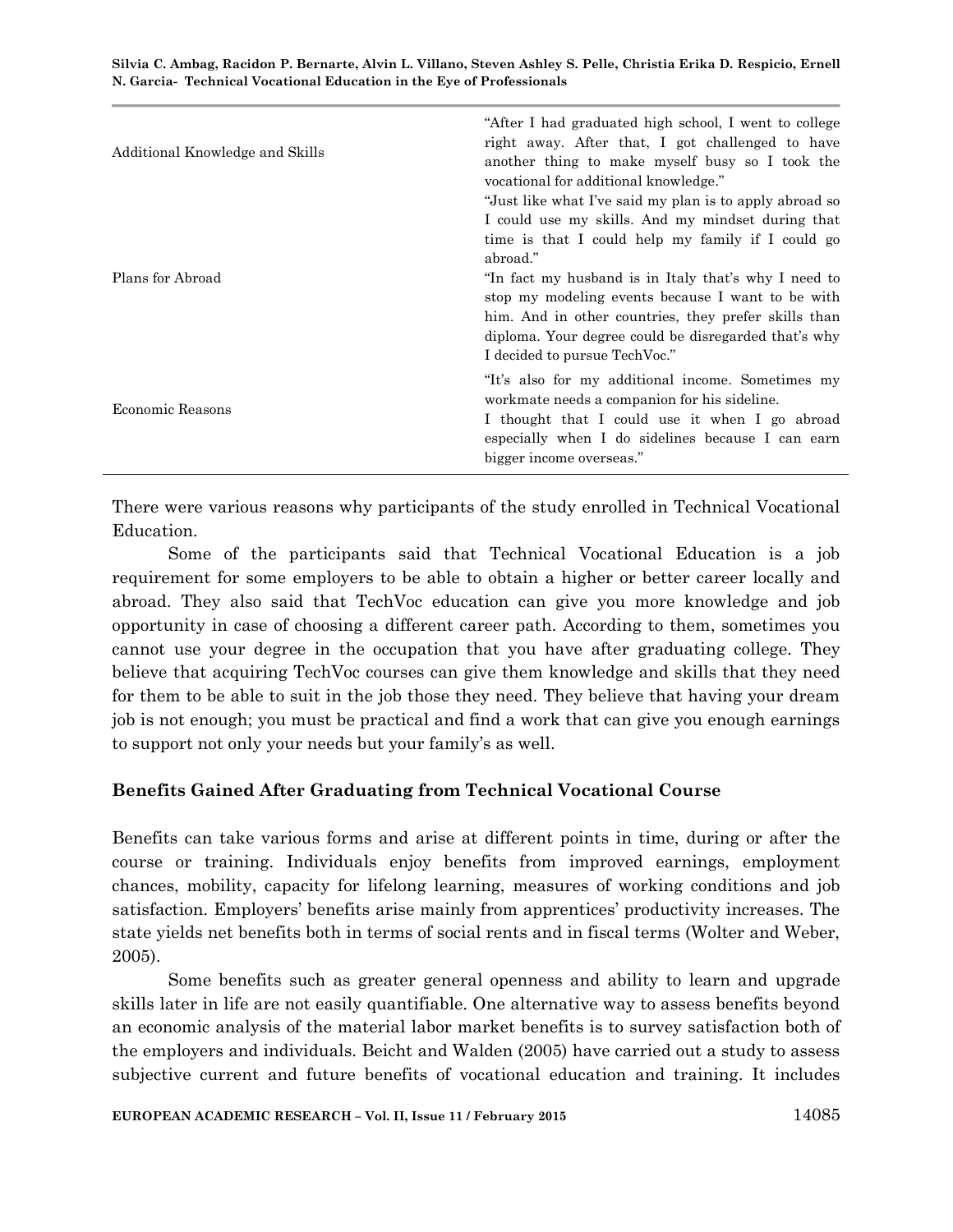issues like personal development, improvements in efficiency on the job, networking, improved perspective for better or more interesting employment, chances to move up the career ladder, better earnings, etc.

| vucational course                       |                                                                                                                                                                                                                                                                                         |
|-----------------------------------------|-----------------------------------------------------------------------------------------------------------------------------------------------------------------------------------------------------------------------------------------------------------------------------------------|
| <b>THEMES</b>                           | STATEMENT(S)                                                                                                                                                                                                                                                                            |
| Local and Overseas Career Opportunities | "Yes, there's really a lot. Actually if you didn't go<br>abroad you could also use it to your family or if you<br>want to apply here in our country. You could apply to<br>some wealthy families who need someone that could<br>take care of other members of their family."            |
|                                         | "Your first advantage is that when you go abroad, you<br>already had an edge because of your skills. Second is<br>that when you're old and retired you can build your<br>own business and use the knowledge that you have."<br>"Because that time, TESDA is accredited by the Civil"    |
| Better Job Positions and Employment     | Service. So, when you graduate from TESDA you will<br>have a certificate that you can use to have a regular<br>position at work,"<br>"It's a big advantage for me because I'm already a                                                                                                 |
| Less Job Training and Expenses          | caregiver. I'm not required to train for I'm not sure if<br>it's for one month or one week and at the same time<br>you need to pay 10,000 pesos."<br>"I learned more, because apart from caregiving they                                                                                |
| Wider Span of Work Knowledge            | trained us at Red Cross like CPR and so on. And at<br>the same time we had our hands-on training from<br>TESDA at Golden Acres and Jose Fabella Center."                                                                                                                                |
| <b>Additional Income</b>                | "Your knowledge about a specialized field can help you<br>widen your knowledge about it."<br>"It helps me earn extra income. Sometimes I'm invited<br>to do sideline. It's because that work requires more<br>laborer. So after that, I and my co-workers will share<br>in our salary." |

**Table (3) benefits that the key informant gained from graduating on a technical vocational course**

# **Development in Career after Taking Technical Vocational Course**

The participants of the study have gained benefits after graduating from TechVoc education that later helped them in pursuing a better career locally and abroad. These include the knowledge that they gained through TechVoc that eventually helped in the improvement of their skills. These are the additional knowledge that they wouldn"t get from enrolling in a 4-year course. And because of that, doors of opportunities opened to the participants. One informant also said that he gained a more stabilized job position. Another thing is that they

**EUROPEAN ACADEMIC RESEARCH – Vol. II, Issue 11 / February 2015** 14086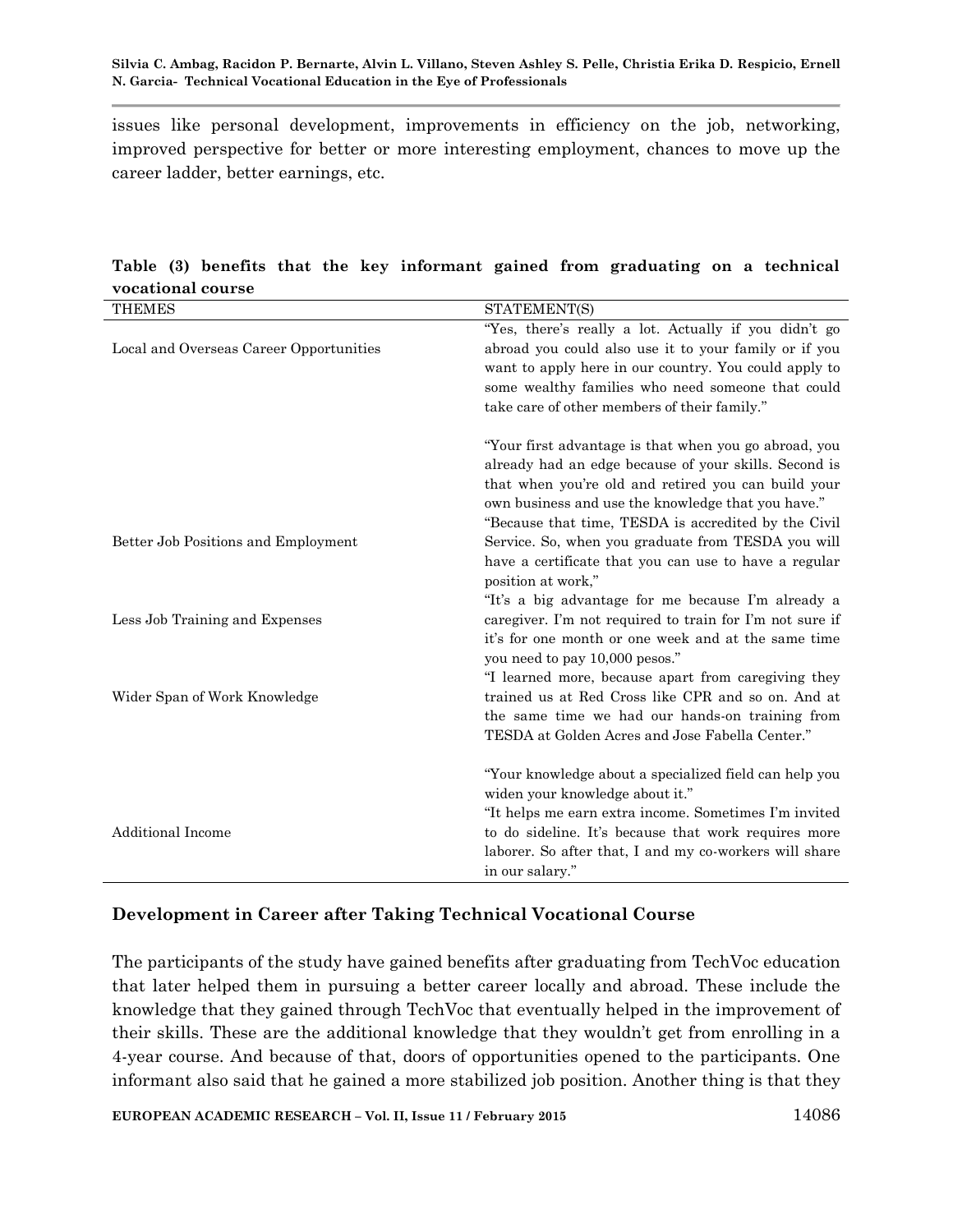experienced working abroad because of TechVoc and until now they still receive offers to work outside our country. They dreamed to go abroad because of better income that they can have. Another thing is that they gain less training and expenses when they apply to a specific job since they"re well trained certified "specialista". Lastly, they were able to earn a living to help their families that are every people's aim. The participants have lots of career options to choose to, whether to go abroad, find a better job here in our country or even to start a family business or a sideline. TechVoc had given the participants a better job and a better life not only for them but also for their families.

As said in an article in The Philippine Star, "Graduates of technical and vocational courses can get employed without any effort." Mr. Villanueva supported this statement saying that "TechVoc graduates, particularly those the agency has certified, have a higher chance of getting hired. Many industries are already on the lookout and offering employment to graduates with technical vocational skills."

Besides promising their graduates employment, Technical Vocational Education improves their current careers. Development in different aspect of work is one of the advantages of being a Technical Vocational Education graduate.

| <b>THEMES</b>                        | STATEMENT(S)                                           |
|--------------------------------------|--------------------------------------------------------|
|                                      | "I gain confidence because of it. I also gain more     |
| Improvement in Attitude Towards Work | knowledge about cooking like preparing and catering."  |
|                                      |                                                        |
|                                      | "I became more confident when it came to my craft.     |
|                                      | When someone needs an air conditioner repair, they     |
|                                      | immediately call me to do the job."                    |
|                                      | "It's like you have a bigger access abroad. During our |
| More Access and Wider Scope of Job   | time, caregivers are in demand and at the top the rank |
|                                      | for TESDA courses because when you apply in a          |
|                                      | foreign country you get a better chance of a higher    |
|                                      | pay."                                                  |
|                                      | "Yes, because when you're at the office what will      |
|                                      | happen is you tend to get bored easily, and you want   |
|                                      | to grow. You desire to go beyond your work and find a  |
|                                      | new environment."                                      |
|                                      | "Before, I only know how to write, how to do modeling. |
| Broaden Field of Expertise           | But now, I can do haircut and build my own business."  |
|                                      |                                                        |
|                                      | "I became a sales clerk in the office. TechVoc helped  |
|                                      | me to shift to a different field of works."            |
|                                      |                                                        |

#### **Table (4) development to the key informant's brought by technical vocational course**

**EUROPEAN ACADEMIC RESEARCH – Vol. II, Issue 11 / February 2015** 14087 The participants gained numerous developments in their career through TechVoc. One of this is the added knowledge that they gained which expanded their level of expertise in their chosen career. They were able to use both of their knowledge from their four-year course and TechVoc course and become a more efficient worker. Their knowledge and skills gave them a wide range of job to choose to. Because of that, the participants were able to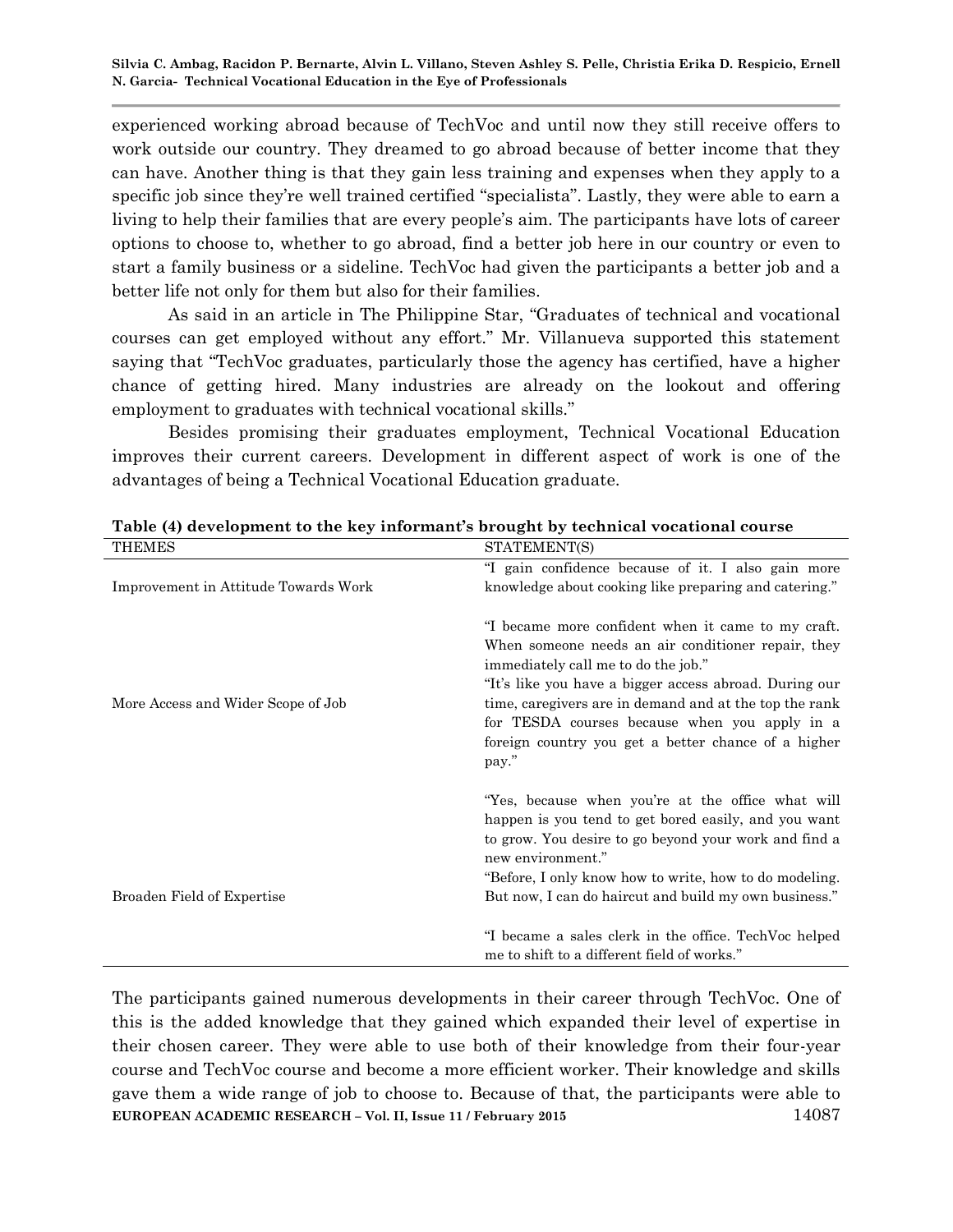level up their career and earn a much greater income. Few of the participants claimed that they were able to have a better position in their work because of TechVoc. Another thing is that they were able to go abroad and work since skilled workers are in demand globally. They also said that TechVoc helps them to earn more simply by doing some sidelines that gave them an extra income. Acquiring Technical Vocational Education gave edge to the participants of the study. The participants developed their work ethics, competitiveness, confidence and gained more trust in the job. Through their new skills and knowledge, the opportunities of having a stable job and work position. They now have the tool to earn a living continuously with ease.

# **Present Mindset of the Professionals after Graduating from Technical Vocational Education**

The 1990s have seen a resurgence of vocational education enrollments after a decade of decline. Out of the 39 states surveyed in recent research, 70% reported an increase since 1990 (Husain, 1999). Nonetheless, secondary vocational education continues to suffer from a negative image between students, parents, educators, and policymakers.

| <b>THEMES</b>                                          | STATEMENT(S)                                            |
|--------------------------------------------------------|---------------------------------------------------------|
|                                                        | "Most of my friends were jobless before, but because of |
| Technical Vocational Education Bring Better Career     | TechVoc they now have a job and earning a living."      |
| Opportunities                                          |                                                         |
|                                                        | "At first I thought pursuing TechVoc won't help you     |
|                                                        | find a good job, and it is not in demand but that was   |
|                                                        | before. Now, TechVoc is in demand and through your      |
|                                                        | gained skills it can help you earn a greater income     |
|                                                        | with ease."                                             |
|                                                        | "I thought that you cannot learn something on           |
| Technical Vocational Education offers Exclusive Skills | TechVoc because I thought that it was all about         |
| Training                                               | theory. But I was wrong it's more hands-on and skills   |
|                                                        | training."                                              |
|                                                        |                                                         |
|                                                        | "They are straight to the point when teaching. They     |
|                                                        | were more on hands-on."                                 |
|                                                        | "At first, I'm thinking on how far TESDA can offer,     |
| Technical Vocational Education is Modernized           | because it is not highly urbanized way back 1992. But   |
|                                                        | as time passes they become urbanized. They now          |
|                                                        | transform someone's future into a brighter one."        |
| Technical Vocational Education is not for the Poor,    | "My misconception on TechVoc Education is that, the     |
| Less-Fortunate, and Mentally Challenged People         | ones that take it are the poor, mentally challenged     |
|                                                        | people, and the people that can't afford college."      |

### **Table (5) present mindset of the key informants after graduating from a technical vocational course/program**

**EUROPEAN ACADEMIC RESEARCH – Vol. II, Issue 11 / February 2015** 14088 With all the significant changes that they encountered after taking up a Technical Vocational course, the participants now have a different outlook towards it. They now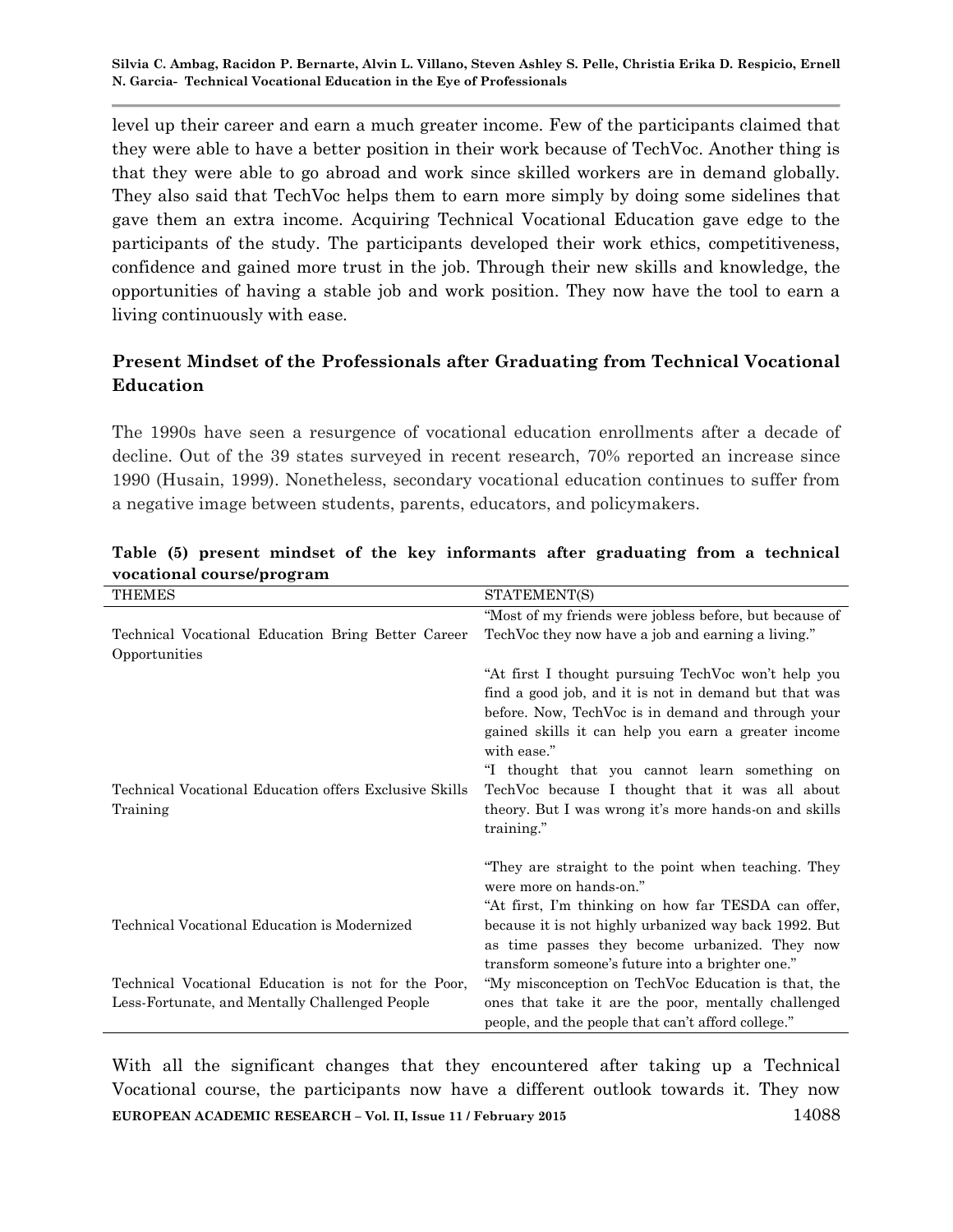understand the essence of a technical course. They said that TechVoc is not just for the underprivileged and unintelligent, but it is for those people who want to gain more skills and knowledge. The participants once believed that TechVoc graduates cannot find a job effortlessly but as one of those graduates and having a stable job changed that mindset. They have a life-changing experience because of TechVoc that they don't have in their minds before. All of a sudden their misconceptions were gone because of the benefits that they gain. One of the participants has a jobless friend which had a job now because of TechVoc. The informants recommend taking up Technical Vocational courses first so that you can determine your career choice and prevent yourself from choosing the wrong course in college. They also said that high school students who have a dream of working abroad should acquire TechVoc because it can help them gain more knowledge and skills. Now, all of the participants have a positive outlook towards Technical Vocational Education.

### **Conclusion**

After the researcher gathered all the data needed for this study, they came up with the following conclusions, based on the methods used in the study that includes an in-depth interview with participants who had fit the researchers' criteria.

The researchers summed up all the responses of the selected participants and informants and therefore derived the following conclusions based on the study's objectives.

### **1. Profile of the Respondents**

Participants that are interview in the study has are professionals who are graduates of 4 year bachelor and degree courses from different college and universities. They are ranging from 24 to 39 years old. They took technical vocational education from varied TechVoc institutions and training centers accredited by TESDA.

#### **2. Mindset on Technical Vocational Education before enrolling**

Based on the interviews conducted with the participants, the general mindset on technical vocational education before enrolling is that TechVoc is something that they really don't need. Most of the participants weren't well informed before considering TechVoc since their focus was on getting a diploma from a college degree because public opinion points out that having a college diploma would surely land you a job. They thought that being in college is far better than being enrolled in a TechVoc course. During those times, the participants assumed that TechVoc education is only for those who are less fortunate and cannot afford to go to college. Most of them also has a negative view regarding this Technical Vocational Education.

#### **3. Reasons in enrolling on Technical Vocational Education.**

Most of the participants appeared to have almost the same reasons for taking up a Technical Vocational course which is to land a job locally or abroad. Their primary reason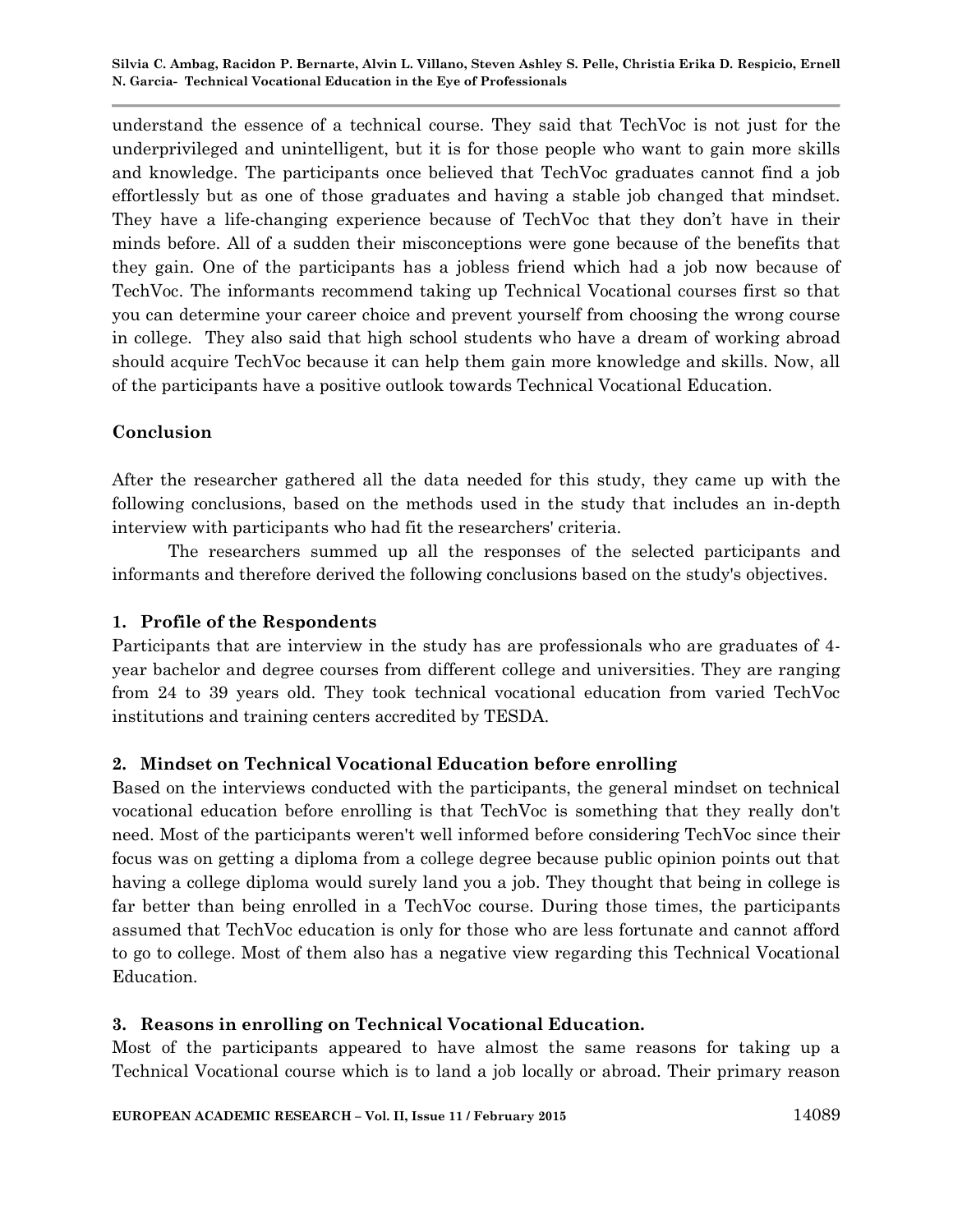for wanting to have a job abroad is the promising salary that awaits them there. Aside from that reason, other participants also want an additional knowledge to develop their different skills in their work.

### **4. Benefits gained from graduating on a technical vocational course.**

According to the participants, the most common benefit that a person who graduated from a Technical Vocational Education is a local employment and career opportunities abroad. The study revealed that if you graduated from a TechVoc course, you would surely receive job offers from abroad since most foreign countries are looking for skilled and certified employees. Most foreign nations are looking for personnel and workers with certificates than college diplomas. Though not all graduates wishes to work abroad. A couple of the participants took advantage of the partnership between the Civil Service Commission and TESDA and converted their National Certificate they got from their TechVoc course to Civil Service Certificate. Another benefit is that they have less job training and expenses when they apply for a job since they are already skilled and certified. Technical Vocational Education widens their work knowledge and skills giving them an edge to every employment opportunities.

# **5. How did the technical vocational course helped in the development of their career**

The study reveals that Technical Vocational Education can improve and develop their skills and attitude towards their work. From a simple office work, TechVoc graduates can become a caregiver, a nurse, a computer professional and many more. TechVoc education widens their field of expertise. It also develop their work ethics, competitiveness, work confidence, and gained more trust in their area of work.

# 6. **Present mindset after graduating from Technical Vocational**

After graduating from a Technical Vocational course, the participants were enlightened on the real concept of TechVoc Education. They realized that their former mindset on TechVoc were misconceptions that should be rectify. The informants recommend that High School graduates should take a Technical Vocational course before deciding if they want to enroll in a college degree. Their negative perception before applying to a TechVoc course also changed. They now have a more righteous and positive stand on the imagery and concept of Technical Vocational Education.

#### **Notes:**

Amoor, S.S. (2009) The Challenges of Vocational and Technical Education Programme in Nigerian Universities. P.1-3